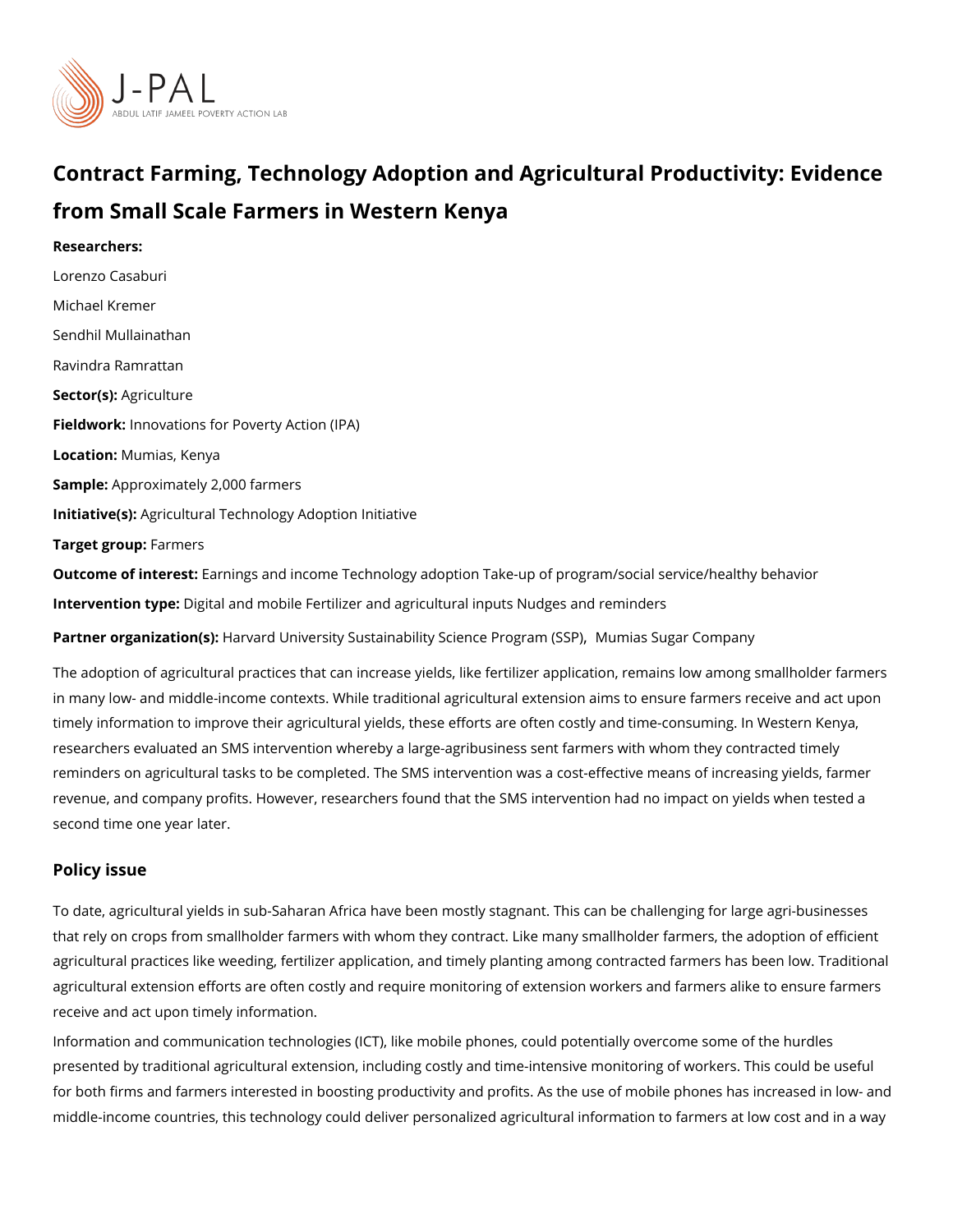that tias ilored to their context and timed to coincide with the relevaDnot SpMalSt monest be goenso winning os agricultural productivity and improve profits for both contract farmers and the companies

#### Context of the evaluation

Researchers partnered with the Mumias Sugar Company (MSC), a leading sugar producer i District, in Kenya s Western Province. In their contract farming scheme, MSC worked with farmers in several districts in the province. Most plots were less than one hectare in size fields that the company treated the same in terms of planting cycle, input delivery, and h The company provided inputs, like fertilizer, on credit to farmers that were recouped at h Each harvest cycle lasted from 18 to 22 months and often the contract spanned one planti Contracted farmers were paid based on the tonnage of cane provided at harvest time.

Prior to the evaluation, staff expressed concerns over farmers level of effort, but rarely ability for the company to deliver information to farmers had been traditionally limited be and farmers, on the order of one to 1,000. Compounding this, about 20 percent of these fa resided away from the plot, often in larger towns, and mostly hired labor to complete farm had access to a cellphone at the time of evaluation, creating potential for an SMS interve between company and farmers.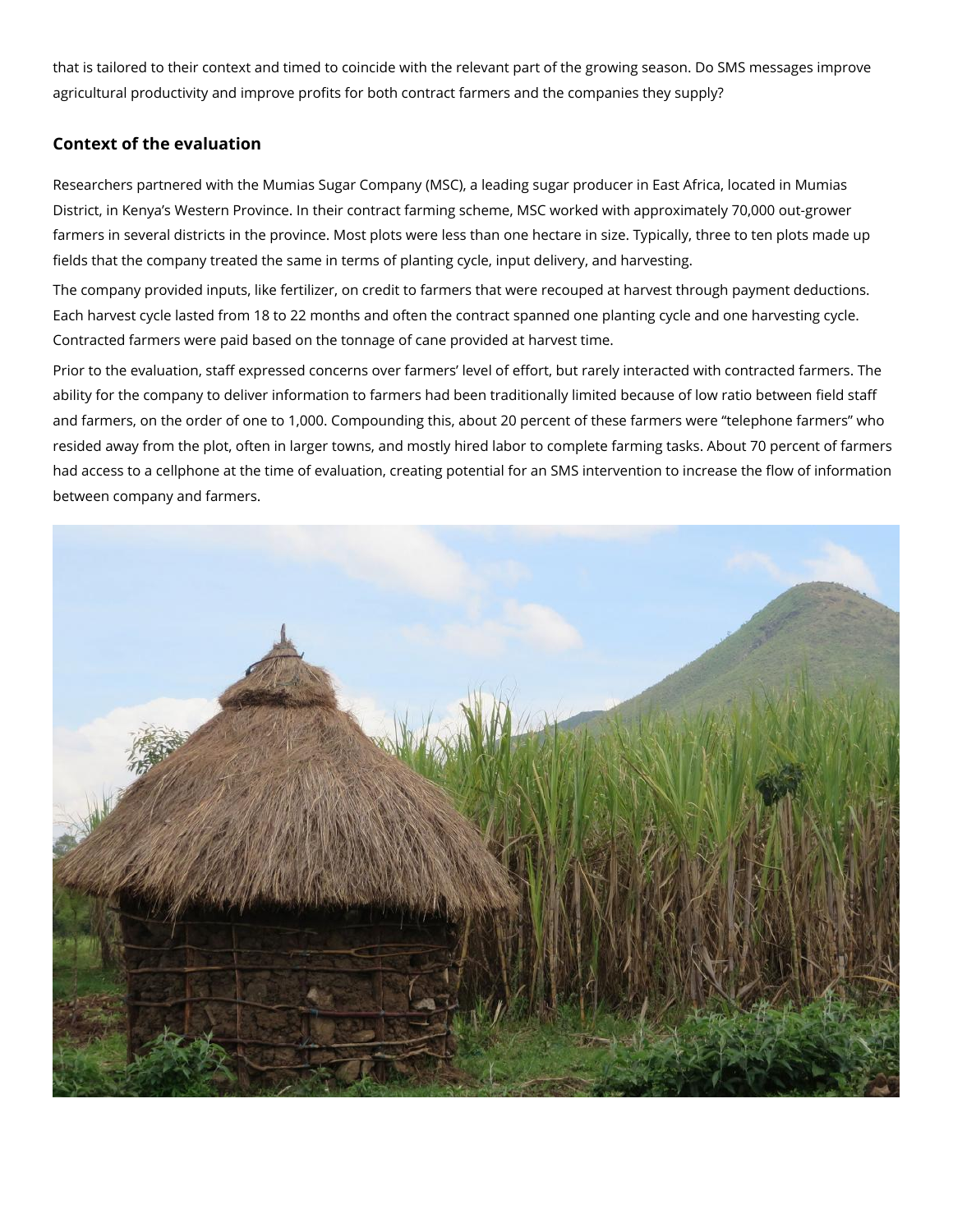Hut next to a field of sugarcane in western Kenya.

## **Details of the intervention**

Researchers tested the impact of cell-phone text-message reminders on the agricultural productivity of farmers contracted with Mumias. Together with MSC, they developed SMS messages informing contracted farmers about agricultural tasks to be performed around the time farmers needed to complete these tasks on their plot. These included reminders about weeding and parasite control, and notified them of upcoming input delivery, such as fertilizer.

The evaluation occurred in two rounds, during which researchers randomly assigned fields that were about to enter a new plant cycle or ratoon cycle (where the root and lower part of the plant remain uncut during harvest) to receive the SMS intervention or to the comparison group, which maintained the status quo contracting scheme. In the first round from 2011-2013, researchers randomly assigned 354 fields (2,327 plots) that were about to enter a new plant cycle or ratoon cycle. In the second round from 2012-2014, researchers randomly assigned 1,089 fields (8,081 plots).

In the first round, MSC staff held at least one meeting in each field inviting all farmers listed for selection. In the second round, MSC officers recorded farmers' phone numbers at the time of the harvest cycle that preceded the evaluation and were eligible for the SMS service. Researchers looked at the impact of the SMS intervention on both eligible (3,768 plots) and non-eligible plots (4,313 plots) in round two.

Researchers collected data on the uptake of the SMS intervention, the impact of the SMS intervention on plot yields, costs of the intervention, as well as company profits and farmer revenues.

## **Results and policy lessons**

Sending informational SMSs to farmers increased plot yields in round one, in particular among those farmers who had no previous agronomy training in the last year and those who had less contact with sugar cane company staff. Increased yields generated large returns in terms of farmer earnings and company profits. These effects did not occur in round two, potentially because the study was not able to detect any changes in plot yields.

*Uptake of SMS notification:* The majority of farmers accepted the offer to receive the SMS intervention. Of 1172 plots, 65.7 percent of farmers took up the SMS intervention. Rather than farmers explicitly turning down the offer, this was a result of farmers who did not attend the meeting. Eighty-seven percent of farmers who showed up to the meeting took up the intervention. Telephone farmers were 24.3 percent less likely to take-up the option to receive SMS than non-telephone farmers.

*Agricultural yields:* Farmers experienced higher yields. Among the 1,849 plots that entered the project cycle in round one, yields in plots that were offered the SMS intervention were 8 percent larger (about 3.33 tons per hectare) than comparison plots. These effects were concentrated among farmers who had no agronomy training and had little interaction with sugar cane company staff prior to the evaluation. For farmers who had received training on the timing and frequency of farming tasks, it followed that SMS intervention would have less of an impact on their plot yields if they were already implementing these practices. Additionally, researchers suggested that farmers who had less interaction with company staff may have perceived that the company was monitoring their harvest cycle when they received the SMS messages and increased their effort.

In round two, however, the SMS intervention did not increase yields compared to plots in the comparison group. Researchers suggest that this may be because the study was not able to detect changes in yields or potentially due to differences in season, farmer characteristics, plot characteristics, or management and financial challenges experienced by the company.

*Cost:* The intervention was not only cost-effective, but it raised profits for the company and revenues for the contracted farmer. The cost of the SMS was low at US\$0.02 per text message, or a total of US\$0.3 per plot at time of the intervention. Researchers estimated that the first round of the SMS intervention increased company profits by US\$43 and farmer revenues (net of